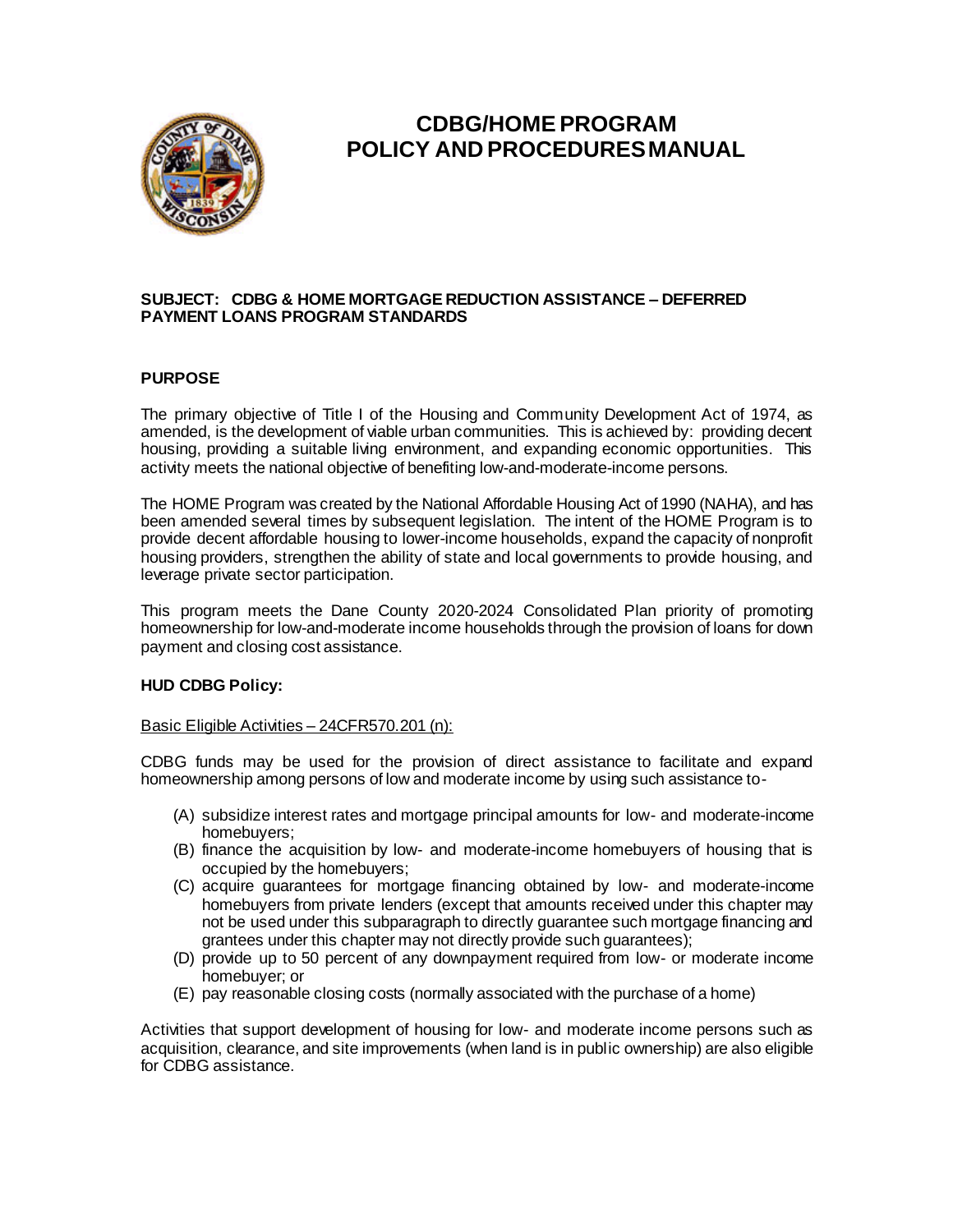## **HUD HOME Policy:**

# Eligible Activities – 24CFR92.205 (a)(1):

HOME funds may be used by a participating jurisdiction to provide incentives to develop and support affordable rental housing and homeownership affordability through the acquisition (including assistance to homebuyers), new construction, reconstruction, or rehabilitation of nonluxury housing with suitable amenities, including real property acquisition, site improvements, conversion, demolition, and other expenses, including financing costs, relocation expenses of any displaced persons, families, businesses, or organizations; to provide tenant-based rental assistance, including security deposits; to provide payment of reasonable administrative and planning costs; and to provide for the payment of operating expenses of community housing development organizations. The housing must be permanent or transitional housing.

#### Eligible Activities – 24CFR92.205 (b)(1):

A participating jurisdiction may invest HOME funds as equity investments, interest-bearing loans or advances, non-interest bearing loans or advances, interest subsidies consistent with the purposes of this part, deferred payment loans, grants, or other forms of assistance that HUD determines to be consistent with the purposes of this part. Each participating jurisdiction has the right to establish the terms of assistance, subject to the requirements of this part.

#### **ELIGIBLE BORROWERS**

- a. Eligible borrowers must be purchasing a single-family home and not own any other real estate.
- b. Borrower must be an owner-occupant of the property and take occupancy within 60 days of acquisition.
- c. Borrower must meet the definition of a first-time homebuyer as defined in 24CFR92.2
- d. Eligible borrowers must meet the Department of Housing and Urban Development (HUD) income requirements for low-and-moderate income households at the time of application. Verification of income will be required.
- e. The minimum amount of "liquid assets" the borrower can have in reserves after closing must be a minimum of \$500. "Liquid assets" includes: checking accounts, savings accounts, life insurance net cash value, stocks, bonds and annuities. Excluded are: IRA's, 401K plans, pension profit sharing, other pensions, employee retirement funds and personal property, including automobiles.
- f. The maximum amount of "liquid assets" the borrower can have in reserves cannot exceed the equivalent of twelve months of PITI (principal, interest, taxes, and insurance). "Liquid assets" includes: checking accounts, savings accounts, life insurance net cash value, stocks, bonds and annuities. Excluded are: IRA's, 401K plans, pension profit sharing, other pensions, employee retirement funds and personal property, including automobiles.
- g. All household members must be legal citizens of the United States or qualified aliens.
- h. Borrower must complete a homebuyer education course that complies with the Housing Counseling Certification requirements of 81 FR 90632.
- i. Eligible borrowers must qualify for a first mortgage that does not exceed the prevailing market rates. First mortgages must be fixed rates loans with no negative amortization, balloon payments or adjustable rate features.
- j. Borrower's maximum housing debt to income ratio, after including CDBG or HOME assistance, may not exceed 38%. Borrower's total debt to income ratio must not exceed 45%. Loan requests with a housing ratio below 25% will be approved on a case by case basis.
- k. Borrower must contribute \$500 of the purchase price from the borrower's own funds.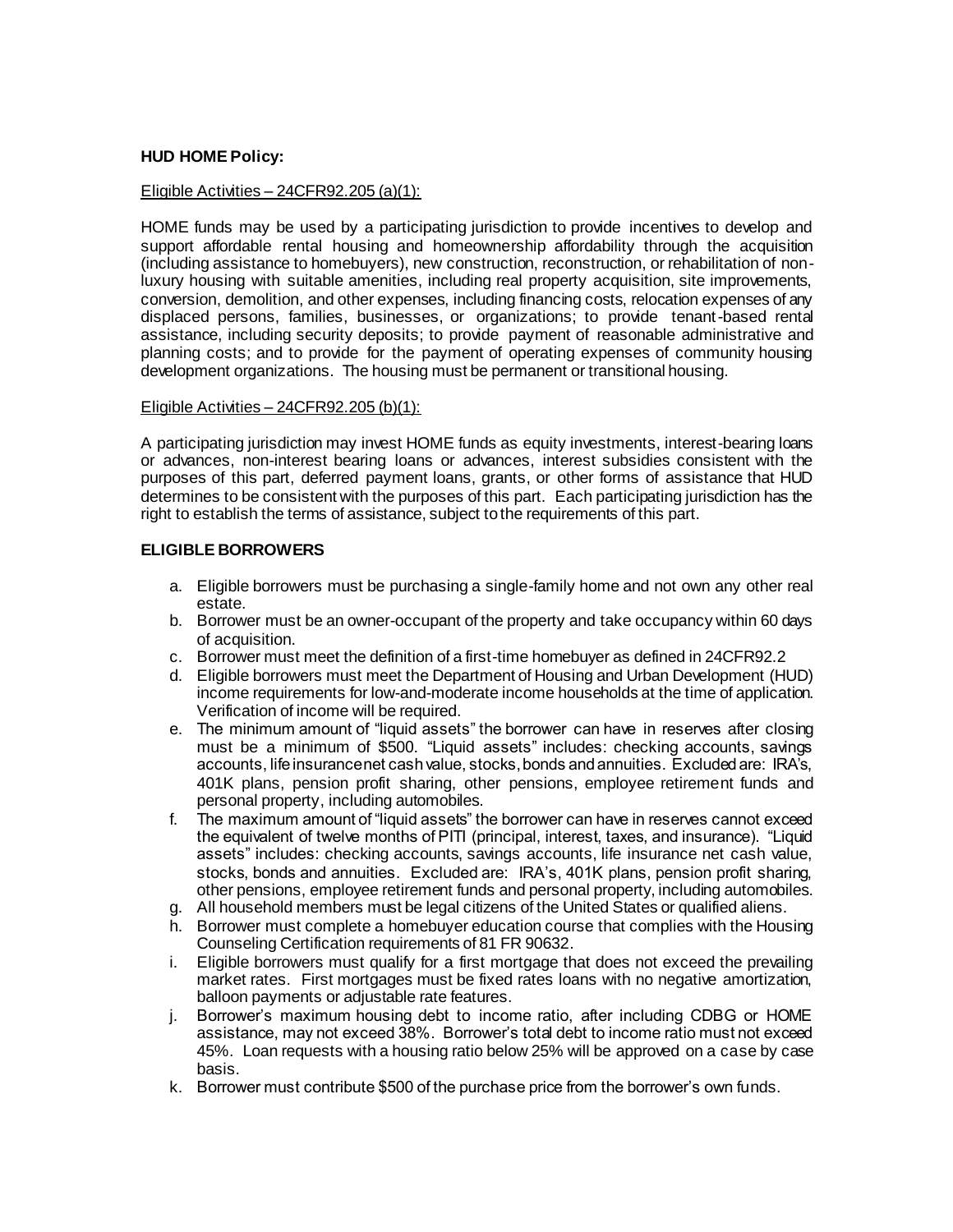Individual subrecipients administering programs on behalf of Dane County, may choose to implement more stringent eligibility requirements.

# **RIGHT TO FINANCIAL PRIVACY ACT OF 1978 NOTICE**

The Department of Housing and Urban Development (HUD) has a right of access to financial records held by any financial institution in connection with the consideration or administration of the rehabilitation loan for which the borrower applied. Financial records involving the transaction will be available to HUD but will not be disclosed or released to another Government agency or Department without the borrower's consent except as required or permitted by law.

# **ELIGIBLE PROPERTIES**

- a. One- to four unit property, a condominium unit, or a manufactured home (manufactured housing must be connected to permanent utility hookups and must be located on land that is owned by the manufactured housing owner).
- b. Property must be located in one of the participating municipalities of the Dane County Urban County Consortium.
- c. The property being purchased must be owner-occupied or vacant at the time the purchase contract is signed. Mortgage Reduction Assistance Funds cannot be used to purchase a property that will displace any tenants**.**
- d. The sales price of the property may not exceed 95 percent of the median purchase price for that type of single-family housing for Dane County as published by HUD.
- e. Total debt secured by the property, including the CDBG- or HOME-funded loans, cannot exceed 103% of the value of the property based on the purchase price of the property or the appraised value which ever amount is less.
- f. Property must meet all applicable State and local code requirements, and must meet the housing quality standards in 24 CFR 982.401.
- g. Properties constructed or manufactured before 1978 must be inspected for lead-based paint hazards. If deteriorated paint is found it must be properly remediated in compliance with the Lead Safe Housing Rule before closing.
- h. Property must pass an environmental review conducted by Dane County Community Development Block Grant staff.

# **ELIGIBLE COSTS**

The County's Mortgage Reduction loan will cover the following reasonable and necessary costs incurred by the homebuyer;

#### Eligible Costs

- ◆ Appraisal fee
- ◆ Credit reports
- $\bullet$  Title closing fee
- Title insurance
- ◆ Recording fee